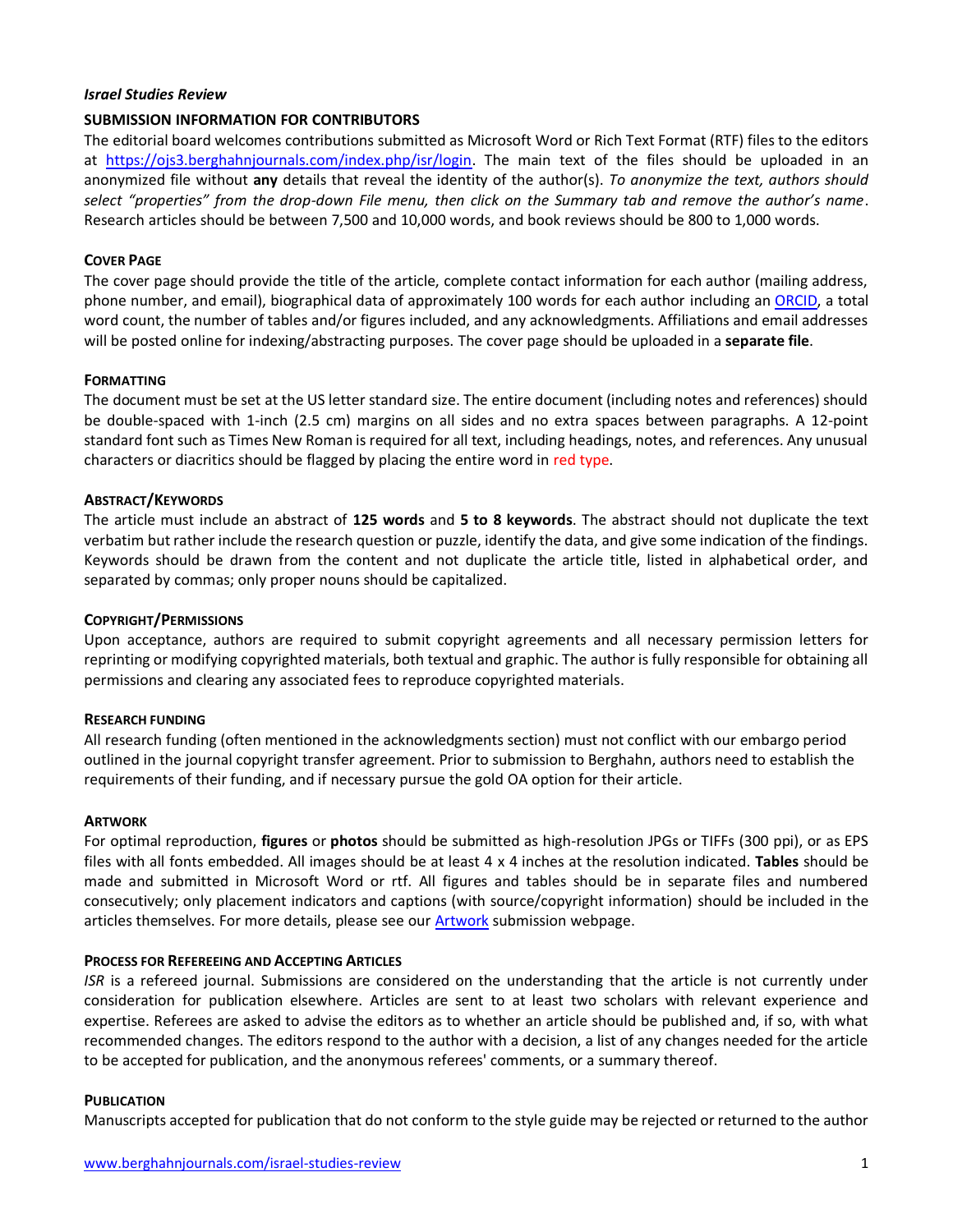for amendment. The editors also reserve the right to alter usage to conform to the style guide issued by the publisher. Authors cannot supply new materials or request major alterations following the copyediting stage, so please ensure that all text is final upon acceptance. Contributors of research articles will receive one free copy of the relevant issue and may purchase additional copies at a reduced price or purchase offprints.

# **Have other questions about submitting your manuscript? Please refer to Berghahn's [Journal Author](https://www.berghahnjournals.com/page/journal-author-faqs)  [FAQs](https://www.berghahnjournals.com/page/journal-author-faqs) for additional information.**

# **STYLE GUIDE**

The *Israel Studies Review* style guide is based on *The Chicago Manual of Style* **(***CMS***)**. Please note that the journal uses **US punctuation and spelling**, following *Merriam-Webster's Collegiate Dictionary*.

### **CITATION SYSTEM**

*ISR* follows the in-text **author-date system**, with full documentation in the reference list. Any other notes should be **endnotes** (using Word's automatic endnote function) and kept short and to a minimum.

### **Author-Date Examples**

(Pickett and White 1985; Smith 1987) Jones's research (1977, 1979a, 1979b) (Kant n.d.; McGinnis forthcoming)

**Single Author with Multiple Sources**: (Smith 1993: 63; 1998: 124–169; 2001: 104) **Three or More Authors**: (Jones et al. 2001) **Authors with Same Last Name**: (D. Smith 1981; G. Smith 1999)

The first mention of an author in the main body text (not in-text citations) should include the first and last name. Multiple sources in a parenthetical note should be listed alphabetically.

Please note that translations of all non-English titles in the reference list are required for indexing/abstracting purposes (see the translated title examples provided below).

### **REFERENCE LIST EXAMPLES**

### **Book with one author/editor**

Wagner, Roy G. (1975) 1981. *The Invention of Culture*. Chicago: University of Chicago Press.

## **Book with multiple authors/editors**

Clark, Christopher, and Wolfram Kaiser, eds. 2003. *Culture Wars: Secular-Catholic Conflict in Nineteenth-Century Europe*. Cambridge: Cambridge University Press.

### **Chapter or other part of a book**

Funtowicz, Silvio O. 2006. "Why Knowledge Assessment?" In *Interfaces between Science and Society*, ed. Ângela Guimarães Pereira, Sofia Guedes Vaz, and Sylvia Tognetti, 138–145. Sheffield, UK: Green Leaf Publishing.

### **Journal article (always include the doi)**

Hegland, Mary Elaine. 2009. "Educating Young Women: Culture, Conflict, and New Identities in an Iranian Village." *Iranian Studies* 42 (1): 45–79. https://doi.org/10.1080/00210860802593866.

### **Translations**

Schmitt, Carl. 1985. *The Crisis of Parliamentary Democracy*. Trans. Ellen Kennedy. Cambridge, MA: MIT Press.

### **Translated titles**

Nachmias, Eli. 2009. *Women in "Red Haifa": The Beginnings of the Labor Women's Movement*. [In Hebrew.] Jerusalem: A. Nachmias.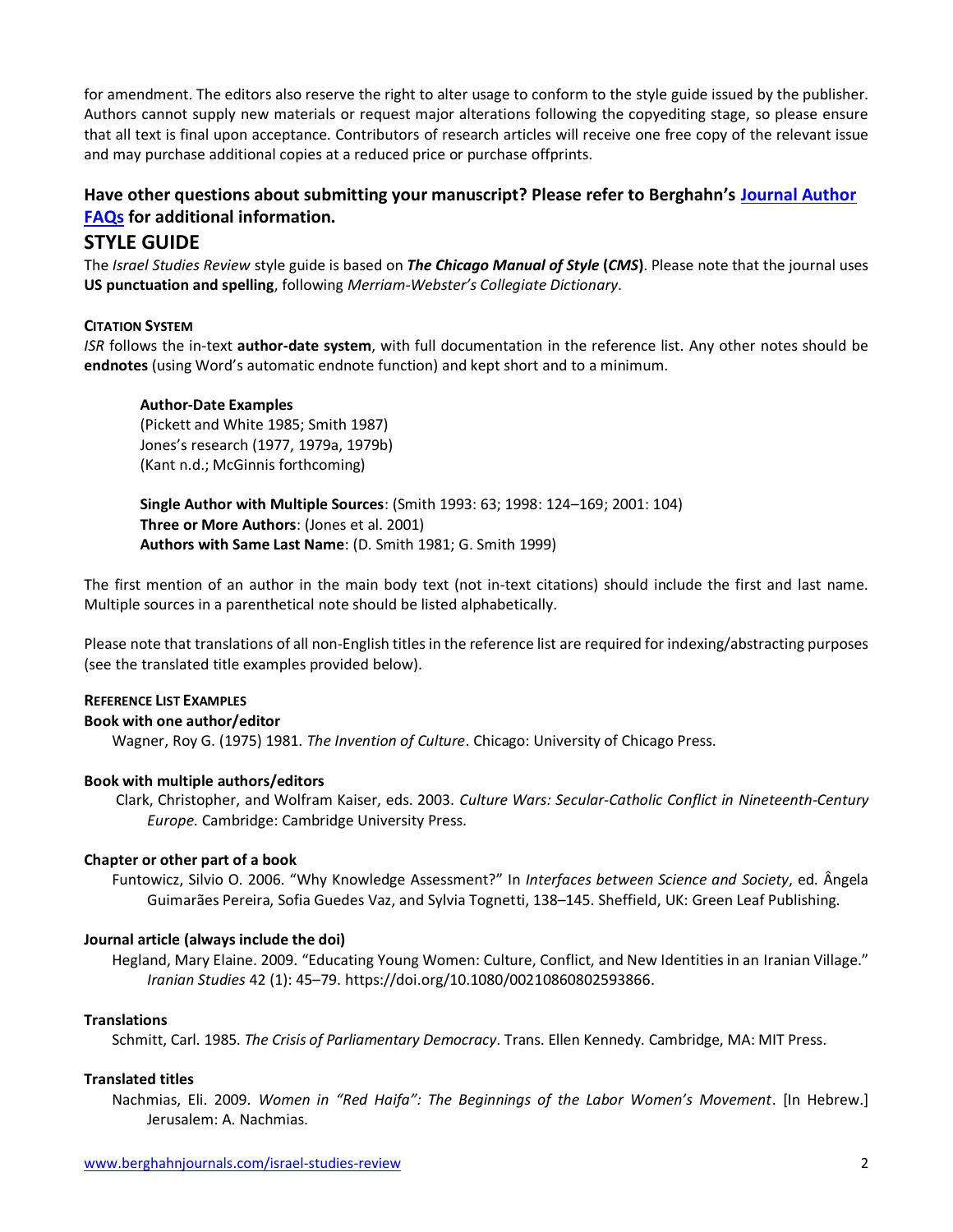Wikan, Unni. 1995*. Mot en ny norsk underklasse* [Toward a new Norwegian underclass] Oslo: Gyldendal.

### **Article in a newspaper or magazine**

Barghouthi, Mustafa. 2012. "Peaceful Protest Can Free Palestine." *New York Times*, 21 February. http://www.nytimes.com/2012/02/22/opinion/peaceful-protest-can-freepalestine.html.

#### **Paper presented at a meeting or conference**

Szebehely, Marta. 2007. "Carework in Scandinavia: Organisational Trends and Everyday Realities." Paper presented at the 5th Annual ESPAnet Conference, Vienna, 20–22 September.

#### **Report**

Christoplos, Ian, Simon Anderson, Margaret Arnold, Victor Galaz, Merylyn Hedger, Richard J. T. Klein, and Katell Le Goulven. 2009. *The Human Dimension of Climate Adaptation: The Importance of Local and Institutional Issues*. Report to the Commission on Climate Change and Development, Ministry for Foreign Affairs, Stockholm.

#### **Archive materials**

*Individual items in archives are usually best cited in endnotes and may be cited according to the conventions of the particular archive or kind of material being cited. A collection as a whole may be cited in the reference list.*

Dedyk, Claudia. 1933. Linguistics Memos, Rossiskii Gosudarsvenyi Isoricheskii Arkhiv [RGIA], fond 1129, opis 1, delo 491, 11 February, 74–83, 116–119. Russian State Historical Archives, St. Petersburg.

Egmont Manuscripts. n.d. Phillips Collection. University of Georgia Library, Athens.

#### **Organization as authoring agent**

Intergovernmental Panel on Climate Change (IPCC). 1990. *Climate Change: Scientific Assessment. Contribution of Working Group I to the First Assessment Report of the Intergovernmental Panel on Climate Change*. Cambridge: Cambridge University Press.

#### **Websites and blogs**

*Access dates are only required when no date of publication or revision can be determined from the source.*

- Bar, Einat. 2007. "A New Campaign: A Real Israeli Does Not Dodge Service." [In Hebrew.] *Nana News Online*, 19 December. http://news.nana10.co.il/Article/?ArticleID=526384.
- WHO (World Health Organisation). 2000. "Committee on Technical Barriers to Trade—Notification—Mexico— Tequila." http://docsonline.eto.org/TBT/Notif.00/168 (accessed 9 April 2000).
- Wylie, Ian. 2010. "UN Climate Chief Jabs Back at Allegations of Financial Impropriety—but Fails to Land a Blow." *The Guardian Environment Blog*, 20 January. http://www.guardian.co.uk/environment/blog/2010/jan/20/pachauri–personal–attacks.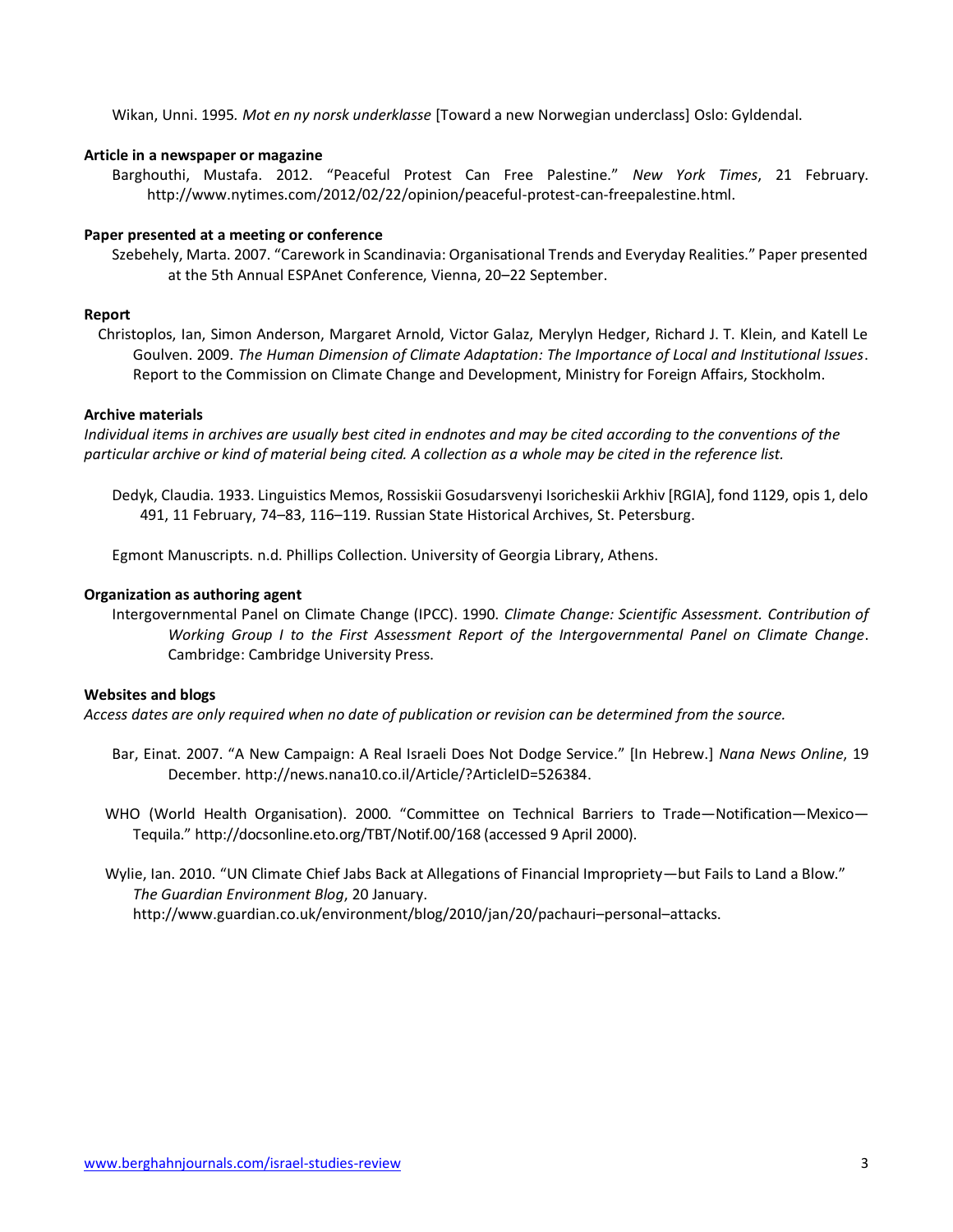#### **HEBREW TRANSLITERATION SYSTEM**

|                                                                                                                     | alef                    | --         |                                                                      |                                                     |        |
|---------------------------------------------------------------------------------------------------------------------|-------------------------|------------|----------------------------------------------------------------------|-----------------------------------------------------|--------|
|                                                                                                                     | bet                     | b          |                                                                      |                                                     |        |
|                                                                                                                     | vet                     | v          |                                                                      |                                                     |        |
|                                                                                                                     | gimel                   | g          |                                                                      |                                                     |        |
|                                                                                                                     | dalet                   | d          |                                                                      |                                                     |        |
|                                                                                                                     | he                      | h          |                                                                      |                                                     |        |
|                                                                                                                     | vav                     | v          |                                                                      | proper nouns are capitalized, but not in adjectival |        |
|                                                                                                                     | zayin                   | z          |                                                                      | forms: Tel Aviv, but tel avivit.                    |        |
|                                                                                                                     | chet                    | ch         |                                                                      |                                                     |        |
|                                                                                                                     | tet                     | t          | proper nouns with def. art (not at beginning of<br>title): ha-Sharon |                                                     |        |
|                                                                                                                     | yod                     | у          |                                                                      |                                                     |        |
|                                                                                                                     | kaf                     | k          |                                                                      |                                                     |        |
|                                                                                                                     | khaf                    | kh         |                                                                      | First word of title and of subtitle capitalized     |        |
|                                                                                                                     | lamed                   | L          |                                                                      |                                                     |        |
|                                                                                                                     | mem                     | m          | Do not use hyphens for words in construct                            |                                                     |        |
|                                                                                                                     | nun                     | n          |                                                                      |                                                     |        |
|                                                                                                                     | samech                  | s          | infinitive lamed not hyphenated (lilmod)                             |                                                     |        |
|                                                                                                                     | ayin                    | $\epsilon$ |                                                                      |                                                     |        |
|                                                                                                                     | pe                      | р          |                                                                      |                                                     |        |
|                                                                                                                     | fe                      | f          | 'g                                                                   | dzh, j                                              |        |
|                                                                                                                     | tsadi                   | tz         | 'z                                                                   | zh, j                                               |        |
|                                                                                                                     | qof                     | k          | $^{\prime}$ c                                                        | ch                                                  |        |
|                                                                                                                     | resh                    | r          |                                                                      |                                                     |        |
|                                                                                                                     | shin                    | sh         | Examples:                                                            |                                                     |        |
|                                                                                                                     | sin                     | s          |                                                                      |                                                     |        |
|                                                                                                                     | tav                     | t          | Eretz Yisrael (both caps)                                            |                                                     |        |
|                                                                                                                     |                         |            |                                                                      | Vashington                                          |        |
|                                                                                                                     | final qamats-he: ah     |            |                                                                      | nikhnea' [furtive patah before final ayin]          |        |
|                                                                                                                     | tsere-yod               | ei         | u-tmurat                                                             |                                                     |        |
|                                                                                                                     | (final yod generally i) |            |                                                                      | veha-hevrah                                         |        |
|                                                                                                                     |                         |            | uve-                                                                 |                                                     |        |
|                                                                                                                     | a/i/o/u for all lengths |            | gilui                                                                |                                                     |        |
|                                                                                                                     |                         |            |                                                                      | toledot [medial shwa]                               |        |
|                                                                                                                     | shwa na'                | e          | keneset                                                              |                                                     |        |
|                                                                                                                     | (medial shwa also e)    |            |                                                                      |                                                     |        |
|                                                                                                                     |                         |            |                                                                      |                                                     |        |
|                                                                                                                     | shwa nach               |            |                                                                      | Words that should keep the doubled consonant:       |        |
|                                                                                                                     |                         |            |                                                                      |                                                     |        |
|                                                                                                                     | ha-                     |            | challah                                                              |                                                     |        |
|                                                                                                                     | mi/me-<br>ve-<br>u-     |            | chuppah<br>Hanukkah (per Webster's 11th)<br>Kabbalah                 |                                                     |        |
|                                                                                                                     |                         |            |                                                                      |                                                     |        |
|                                                                                                                     |                         |            |                                                                      |                                                     |        |
| she- (etc)<br>dagesh hazaq in a letter NOT reflected in doubling<br>of letter, except for exceptional cases such as |                         |            | kibbutz [for the place; but kibutz galuyot]<br>Shabbat               |                                                     |        |
|                                                                                                                     |                         |            |                                                                      |                                                     | tallit |
|                                                                                                                     |                         |            |                                                                      | Shabbat                                             |        |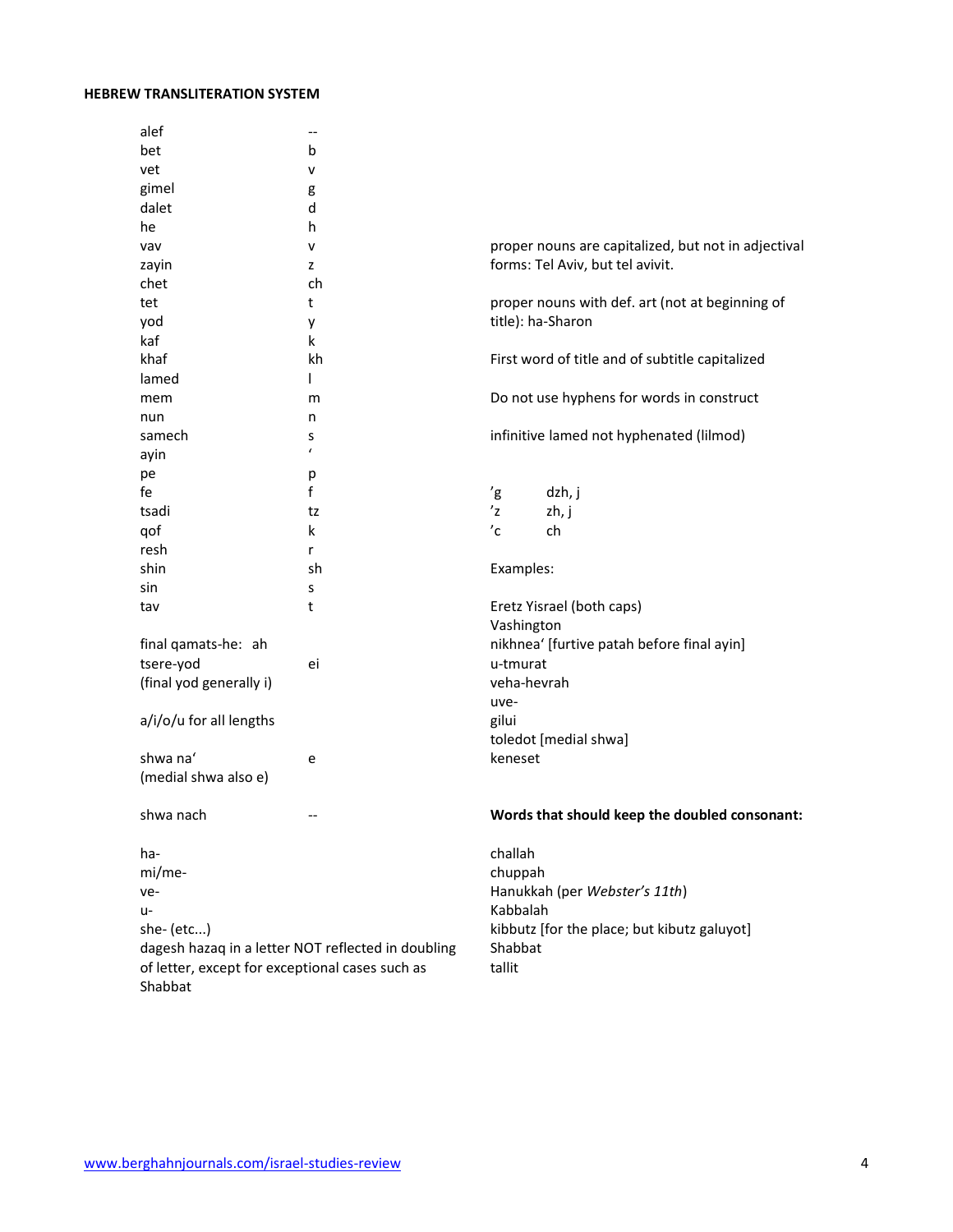## **ARTICLE SUBMISSION CHECKLIST**

- **Copyright assignment form** is signed and submitted (*no later than the final revised article submission*);
- **Cover sheet** is included and provides:
	- o **Title** of the article;
	- o An **abstract** of 125 words that is a summary or overview of the entire article, and does not duplicate verbatim sections of the main text;
	- o Five to eight **keywords** in alphabetical order and separated by commas (with only proper nouns capitalized);
	- o Complete **contact information** for each author (mailing address, phone number, and email);
	- o A **bio** of approximately 100 words for each author (including an ORCID if applicable);
	- o Total **word count**, the number of tables and/or figures included, and any acknowledgments.
- For any **Figures**, ensure that:
	- o **Placement indicators** and **captions** (with source/copyright information) have been provided in the main text for all figures and tables;
	- o Separate files are provided (clearly named and consecutively numbered) and in the **required format** with all accompanying **permissions**.
	- o **Examples of source/credit lines in captions:**

#### **AUTHOR IMAGES**

Figure 1: A coffee farm near Sasaima, Colombia, 2013. Photo by author.  $\mathbf{r}$ 

#### **PUBLIC DOMAIN AND CC BY IMAGES**

- Figure 2.2. James Joyce. Photograph by Alex Ehrenzweig, 1915. Wikimedia Commons, public domain.
- a. Figure 4.2. Left: BioShock's Big Daddy (image 2K Games). Screen capture by author. Right: Cosplay at MCM London Comic Con 2015. Photo by Pete Sheffield, CC BY-SA 2.0.

#### **IMAGES FROM A MUSEUM/GALLERY/ARCHIVE**

Figure 4. Francios Perrier, Orpheus before Pluto and Persephone, 1647–50. Oil on canvas. Paris, Musée du Louvre. Photo: © RMN-Grand Palais (Musée du Louvre)/Michel Urtado.

### **PLEASE ENSURE THAT:**

- The style guide has been followed;
- All text, including headings, notes, and references, is in a standard 12-point type, such as Times New Roman, and double-spaced with a 1-inch margin on all sides and no extra spaces between paragraphs;
- US spelling is used throughout, and a spellcheck has been performed;
- Different levels of headings are indicated by varying the typeface. Use **bold** type for an **A head** (a main text heading). Use *bold italic* for a *B head* (a first-level subheading). Use *non-bold italic* for a *C head*;
- Superscript note reference numbers and/or asterisks are **not** placed on article titles, headings, epigraphs, or the contributor's name;